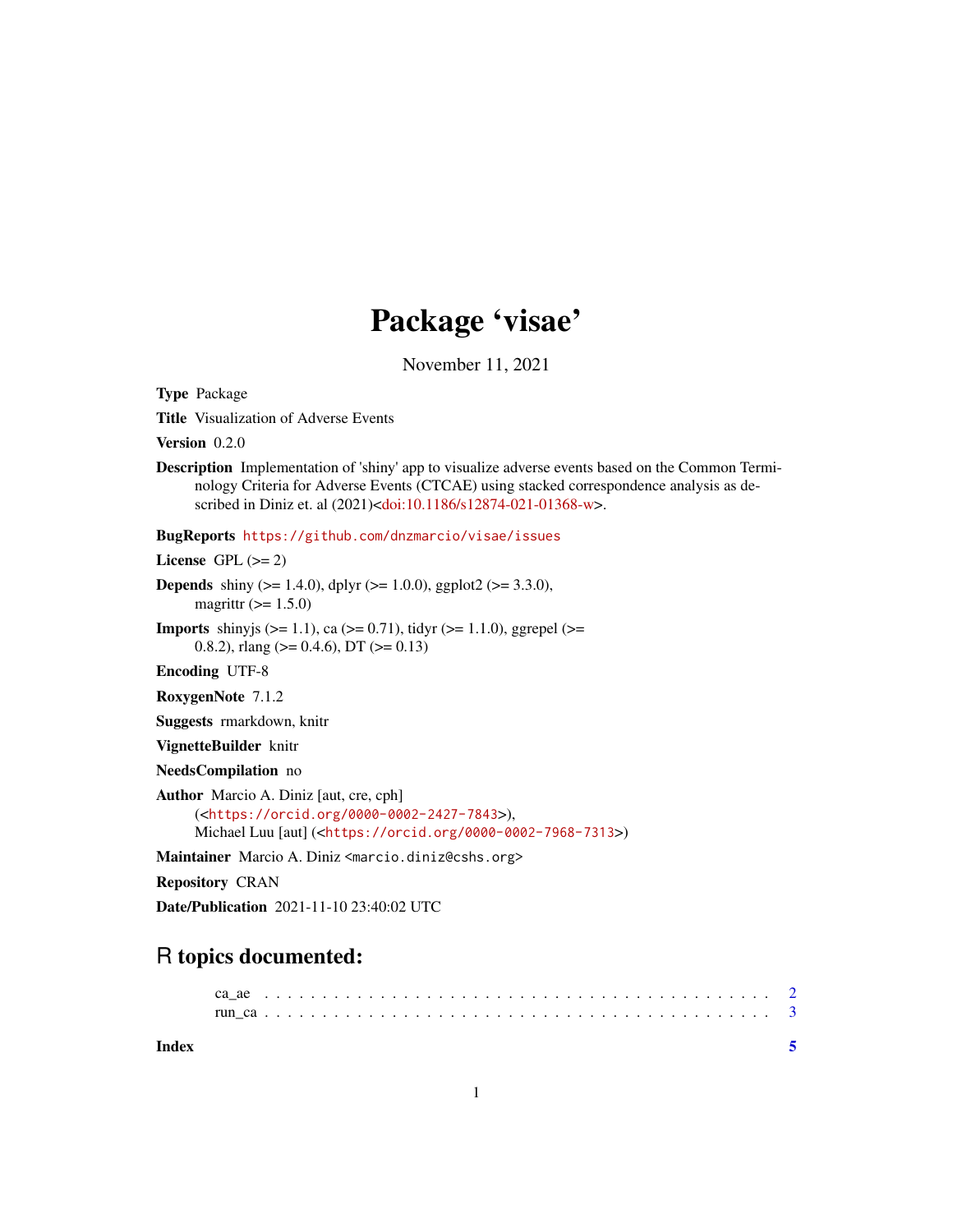<span id="page-1-0"></span>

#### Description

Correspondence Analysis of Adverse Events

#### Usage

```
ca_ae(
  data,
  id,
  group,
  ae_class,
  label = "AE",contr_indicator = TRUE,
  mass_indicator = TRUE,
  contr_threshold = NULL,
  mass_threshold = NULL
)
```
#### Arguments

| data            | data.frame or tibble object.                                                                                    |
|-----------------|-----------------------------------------------------------------------------------------------------------------|
| id              | unquoted expression indicating the variable name in data that corresponds to<br>the id variable.                |
| group           | unquoted expression indicating the variable name in data that corresponds to<br>the group variable.             |
| ae_class        | unquoted expression indicating the variable name in data that corresponds to<br>AE class.                       |
| label           | character value indicating the column name of AE class in resulting tables.                                     |
| contr_indicator |                                                                                                                 |
|                 | logical value indicating the use of color intensity to represent the maximum<br>contribution of each ae_class.  |
| mass_indicator  | logical value indicating the use of dot size to represent the overall relative fre-<br>quency of each ae_class. |
| contr_threshold |                                                                                                                 |
|                 | numerical value between 0 an 1 filtering ae_class with contribution greater<br>than contr_threshold.            |
|                 | mass_threshold numerical value between 0 an 1 filtering ae_class with mass greater than mass_threshold.         |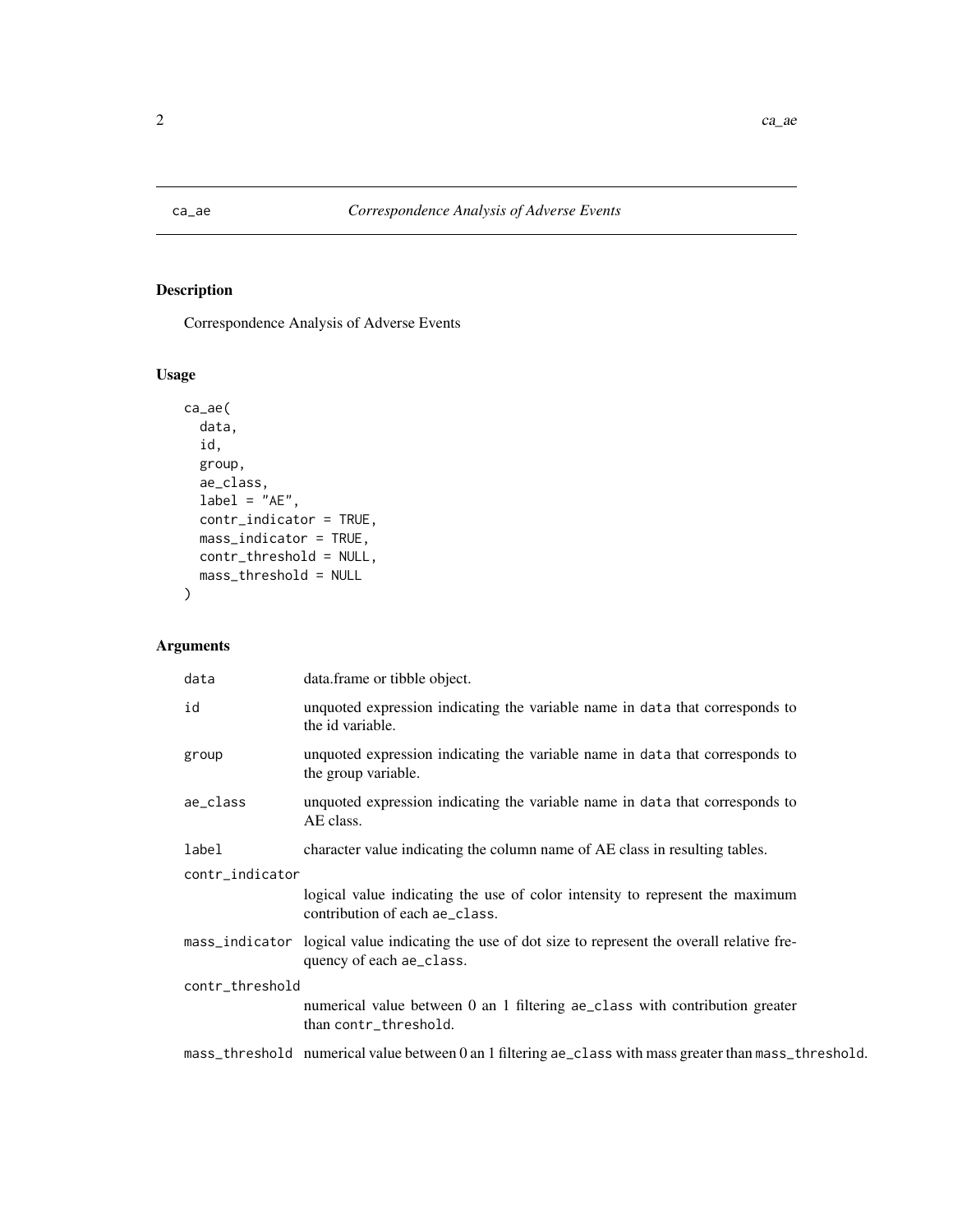#### <span id="page-2-0"></span>run\_ca 3

#### Value

a list of

| tab_abs         | a tibble showing absolute frequency of ae_class by group;                                           |
|-----------------|-----------------------------------------------------------------------------------------------------|
| tab_rel         | a tibble showing percent of ae_class by group;                                                      |
| total_inertia   | a numerical value indicating the total inertia;                                                     |
| tab_inertia     | a tibble showing inertia broken down by dimension and the percent relative to<br>the total inertia; |
| asymmetric_plot |                                                                                                     |
|                 | a contribution biplot.                                                                              |
|                 |                                                                                                     |

#### References

Levine RA, Sampson E, Lee TC. Journal of Computational and Graphical Statistics. Wiley Interdisciplinary Reviews: Computational Statistics. 2014 Jul;6(4):233-9.

#### Examples

```
library(magrittr)
library(dplyr)
id \leq rep(1:50, each = 2)group <- c(rep("A", 50), rep("B", 50))
ae\_grade \leq - sample(1:5, size = 100, replace = TRUE)ae_domain <- sample(c("D", "E"), size = 100, replace = TRUE)
ae_{\text{term}} < - sample(c("F", "G", "H", "I"), size = 100, replace = TRUE)
df \leftarrow tibble(id = id, trt = group,ae_g = ae_g rade, ae_d = ae_d omain, ae_t = ae_t term)
test <- df %>% ca_ae(., id = id, group = trt, ae = ae_g, label = "AE",
                     contr_indicator = TRUE, mass_indicator = TRUE,
                     contr_{threshold} = 0.01, mass_threshold = 0.01)
```
run\_ca *Shiny App for Correspondence Analysis of Adverse Events*

#### Description

Shiny App for Correspondence Analysis of Adverse Events

#### Usage

```
run_ca(
  data,
  id,
  group,
  ae_grade = NULL,
```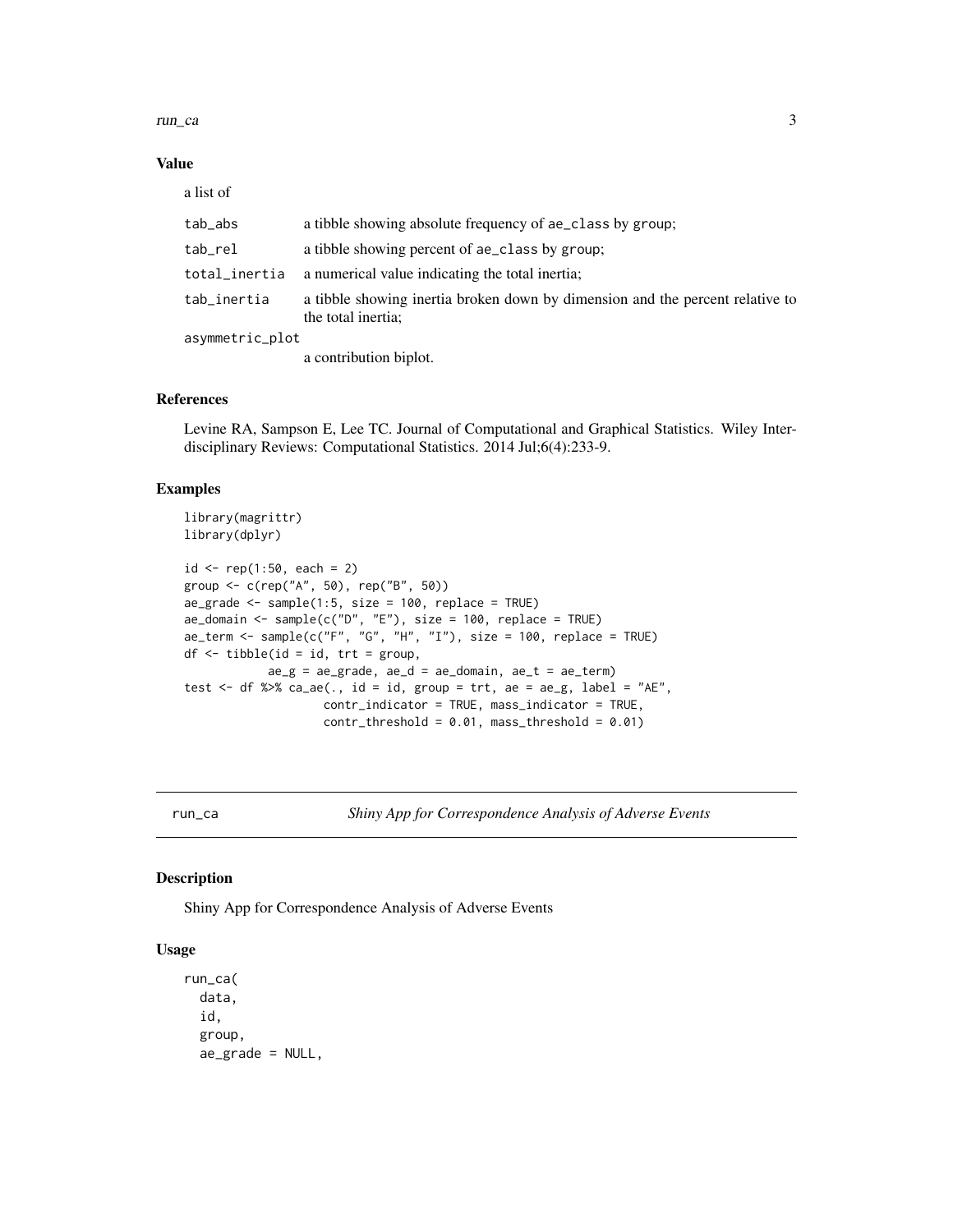```
ae_domain = NULL,
 ae_term = NULL,
  ae_cycle = NULL
\lambda
```
#### Arguments

| data      | data.frame or tibble object.                                                                        |
|-----------|-----------------------------------------------------------------------------------------------------|
| id        | unquoted expression indicating the variable name in data that corresponds to<br>the id variable.    |
| group     | unquoted expression indicating the variable name in data that corresponds to<br>the group variable. |
| ae_grade  | unquoted expression indicating the variable name in data that corresponds to<br>AE grade class.     |
| ae_domain | unquoted expression indicating the variable name in data that corresponds to<br>AE domain class.    |
| ae_term   | unquoted expression indicating the variable name in data that corresponds to<br>AE term class.      |
| ae_cycle  | unquoted expression indicating the variable name in data that corresponds to<br>AE cycle.           |

#### Value

an interactive web application to perform correspondence analysis for adverse event data.

#### Examples

```
## Not run:
library(magrittr)
library(dplyr)
patient_id <- 1:100
group <- c(rep("A", 50), rep("B", 50))
ae\_grade < - sample(1:5, size = 100, replace = TRUE)ae\_domain \leftarrow sample(c("C", "D"), size = 100, replace = TRUE)
ae_tterm <- sample(c("E", "F", "G", "H"), size = 100, replace = TRUE)
dt <- tibble(patient_id = patient_id, trt = group,
            ae_g = ae_g rade, ae_d = ae_d omain, ae_t = ae_t term)
dt %>% run_ca(., group = trt,
             id = patient_id,
             ae\_grade = ae\_g,
             ae\_domain = ae\_d,
             ae_{t}erm = ae_{t})
```
## End(Not run)